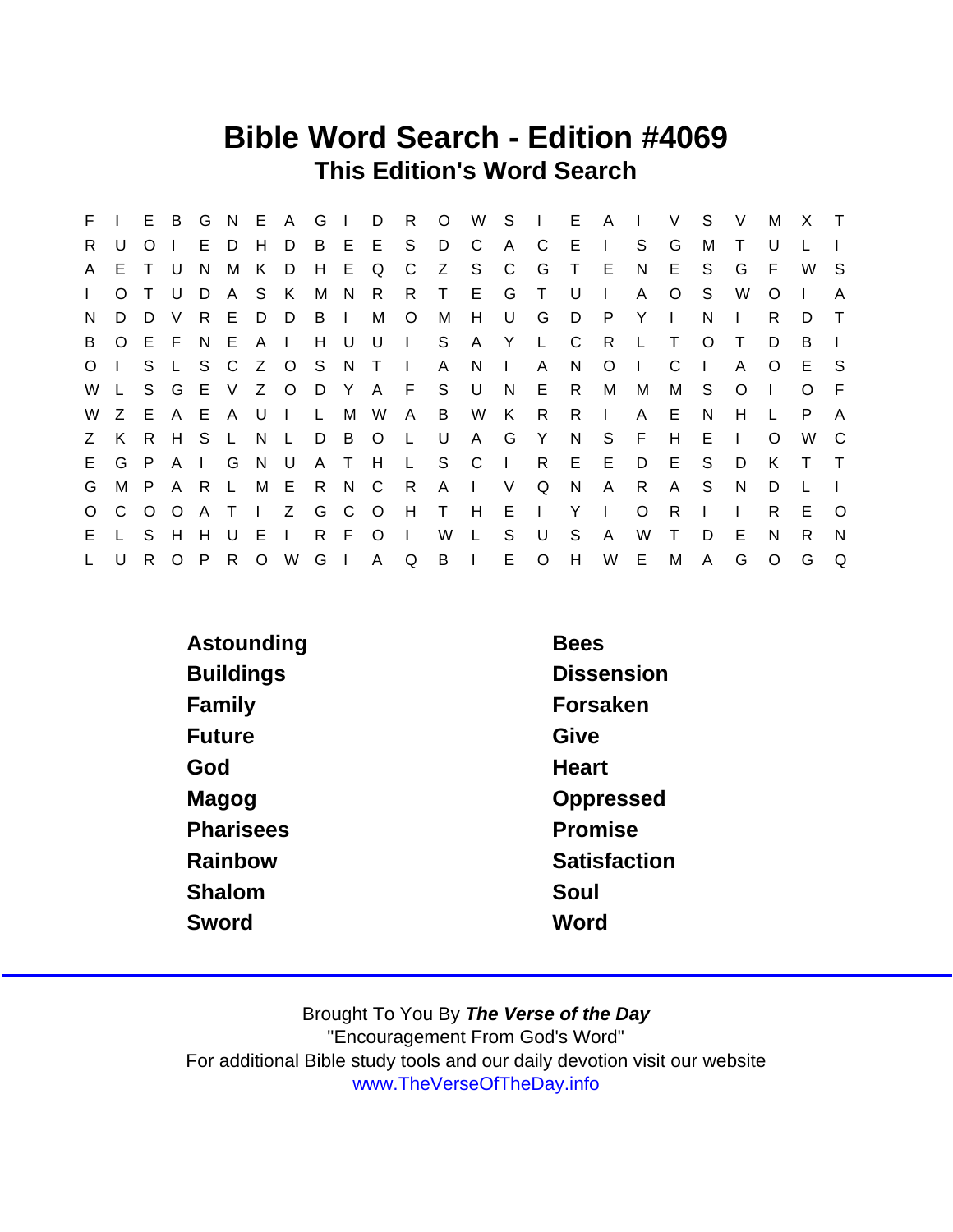## Bible Word Search - Edition #4069 Word Search Answer Guide

| F.           | j.           | e              | b              | g            | n            |                         |                           |                |       |              |                |                | e a g i D R O W S i |              |              | e            | $\alpha$     | - i -        | $\mathsf{v}$ | S            | V            | m            | $\mathsf{X}$ | $-t$         |
|--------------|--------------|----------------|----------------|--------------|--------------|-------------------------|---------------------------|----------------|-------|--------------|----------------|----------------|---------------------|--------------|--------------|--------------|--------------|--------------|--------------|--------------|--------------|--------------|--------------|--------------|
| R.           | U            | o i            |                | $\mathbf{e}$ | d            | h                       | $\mathsf{d}$              | $\overline{B}$ |       | E E          | S              | $\mathsf{d}$   | $\mathbf{C}$        | A c          |              | e            | $\mathbf{i}$ | S.           | G            | m            | $\mathbf{t}$ | $\mathsf{u}$ |              |              |
| A            | e            | $\top$         | u              | n            | m            | k                       |                           | d h e          |       | $\mathsf{q}$ | $\mathbf{C}$   | Z              | S S                 | $\mathbf{C}$ | g            | $\mathsf{t}$ | e            | N            | $\mathbf{e}$ | S.           | G            | f            | W            | -S           |
| $\mathbf{L}$ | $\Omega$     | t              | U              | d            |              | a s k                   |                           | m              | n r   |              | $\mathsf{r}$   | $\top$         | $\mathsf{e}$        | g            | t            | <b>u</b>     | $\Box$       | a            | $\circ$      | S            | W            | O            | $\mathbf{I}$ | A            |
| N.           | d            | D              | V              | R.           | e            | d                       | d                         | bi             |       | m            | $\circ$        | m              | h                   | <b>u</b>     | g            | D            | $\mathsf{P}$ | Y            | -i-          | N            | -i-          | r.           | D            | $\top$       |
| B            |              | o E f          |                |              |              | n E a i h u U           |                           |                |       |              | i s            |                | a                   | y            | L.           | $\mathbf{C}$ | R            | $\mathsf{L}$ | $-t$         | $\circ$      | $-t$         | d            | b            |              |
| $\circ$      | j.           | S <sub>1</sub> |                | S            |              | c z o S                 |                           |                | N t   |              | $\mathbf{i}$   | a              | n.                  | $\mathbf{L}$ | a            | N            | $\circ$      | $\Box$       | $\mathbf{C}$ | $\mathbf{L}$ | a            | $\Omega$     | e            | -S           |
| W            | $\mathbf{L}$ |                |                |              |              | S g E v z O D y a       |                           |                |       |              | f              | S              | U                   | n            | E r          |              | M            | M            | m            | S            | $\circ$      | i.           | $\circ$      | -F           |
| W            | Z.           | E              |                | a E          | $\mathsf{a}$ | U                       | $\mathbf{1}$ $\mathbf{1}$ |                |       | M w          | a              | $\overline{B}$ | W                   | K            | $\mathsf{r}$ | $\mathsf{r}$ | $\sim 1$ .   | A            | $\mathbf{e}$ | N            | h.           | $\mathbf{L}$ | p            | A            |
| $\mathsf{Z}$ | k.           |                | R h S          |              | $\mathsf{L}$ | N.                      | $\Box$                    | d              |       | b O          | $\sim 1$ .     | u u            |                     | A G          | $\mathsf{y}$ | n            | S F          |              | H            | E            | -i -         | $\Omega$     | W            | $\mathbf{C}$ |
| e            | q            | P.             | a              | $\vert$ G    |              | n,                      | $\mathsf{u}$              |                | a th  |              | $\mathsf{L}$   | S              | $\mathbf{C}$        | $\sim 1$ .   | $\mathsf{r}$ | e            | E            | D            | E            | S.           | $\mathsf{d}$ | k            | $-t$         | $\top$       |
| g            | m            |                | PaRI           |              |              | m e                     |                           | $\mathbf{r}$   | $n$ c |              | R              |                | $A$ i               | V            | $\mathsf{q}$ | n            | a            | R            | A S          |              | n            | d            | - 1          |              |
| $\mathsf{o}$ |              | $c \quad O$    | $\overline{O}$ | At           |              | $\mathbf{I}$            | $z$ g                     |                |       | $C$ $O$      | h t            |                |                     | $H$ $E$ $i$  |              |              | y i          | $\circ$      | $\mathsf{R}$ | $\mathbf{L}$ | -i -         | $\mathsf{r}$ | e            | O            |
| e            |              | S              | h.             | H            | <b>u</b>     | e                       | $\mathbf{i}$              | $\mathsf{r}$   | F.    | $\circ$      | $\blacksquare$ | W              | $\sim 10^{-1}$      | S            | <b>u</b>     | S            | a            | W            | $\top$       | D            | e            | n            | $\mathsf{r}$ | N            |
| $\mathbf{L}$ | u            | $\mathsf{r}$   | $\circ$        | P r          |              | $\overline{\mathbf{0}}$ |                           |                |       | w gia        | $\mathsf{q}$   | b              | $\mathbf{i}$        | e            | $\circ$      | h            | W            | $\mathsf{e}$ | M            | $\mathsf{A}$ | G            | $\circ$      | G            | $\mathsf{q}$ |

- Astounding: Diagonal Bees: Horizontal Buildings: Diagonal Dissension: Vertical Family: Vertical Forsaken: Diagonal Future: Diagonal Give: Vertical God: Diagonal **Heart: Vertical** Magog: Horizontal **Conservation** Oppressed: Vertical Pharisees: Vertical Promise: Vertical Rainbow: Vertical Satisfaction: Vertical Shalom: Diagonal Shalom: Diagonal Sword: Horizontal Word: Vertical
-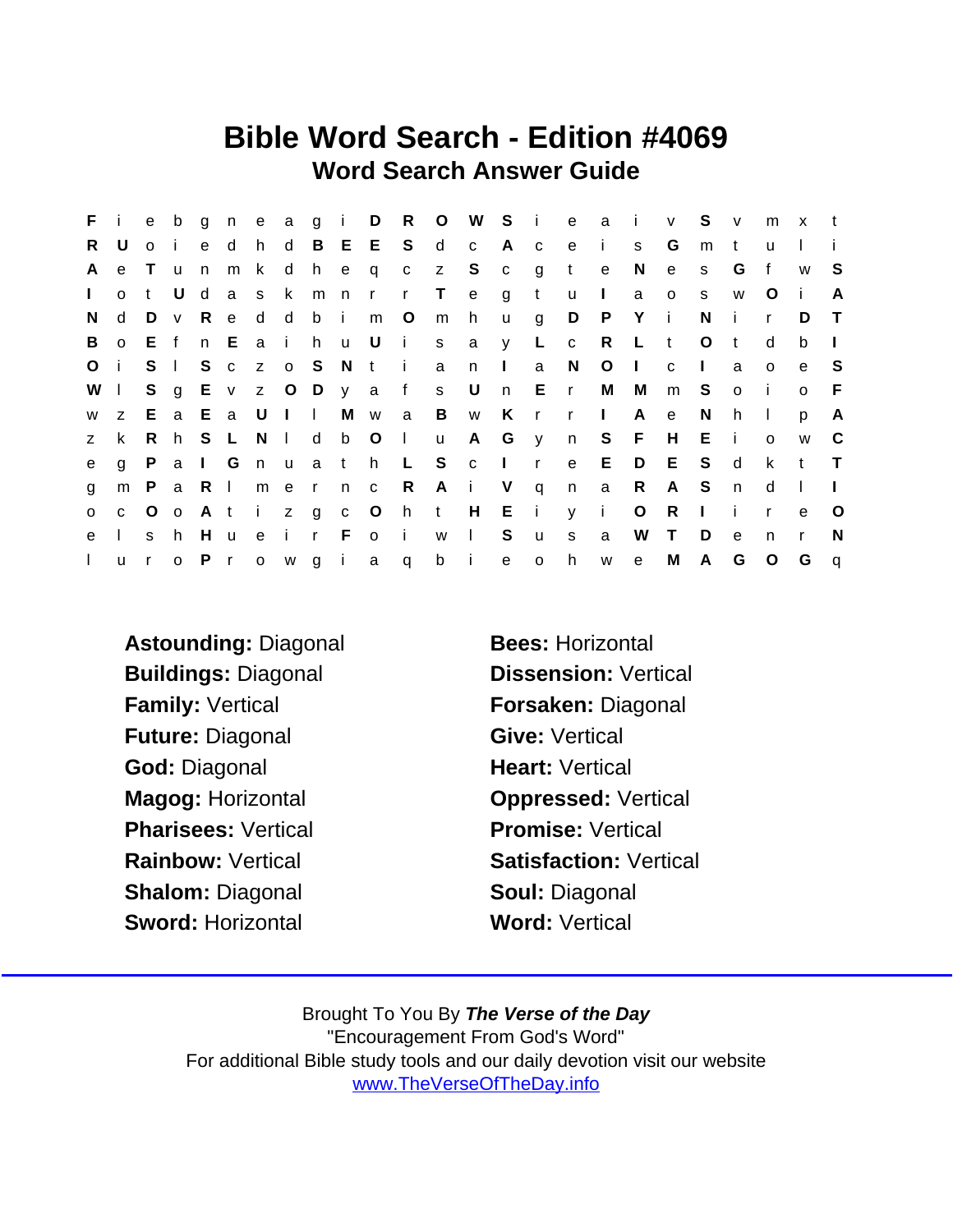# Bible Word Search - Edition #4069 Words Used And Their Definitions

Astounding Amazing; Awesome

Bees

An insect that helps produce honey

**Buildings** 

Structures that are made for specific uses

**Dissension** 

Having different thoughts or feelings about an issue than another person or group

Family

A social unit consisting of one or more adults together with the children they care for.

Forsaken

Something or someone that is set aside and / or forgotten

Future

Time that is to be or come hereafter

**Give** 

To hand something over to someone

God

His name in Hebrew is YHVH, often pronounced as Yahweh or Jehovah; Only deity worshiped by the Israelites; Main person of the Godhead in the Trinity

**Heart** 

Capacity for sympathy, feeling, affection; Organ of the body responsible for pumping blood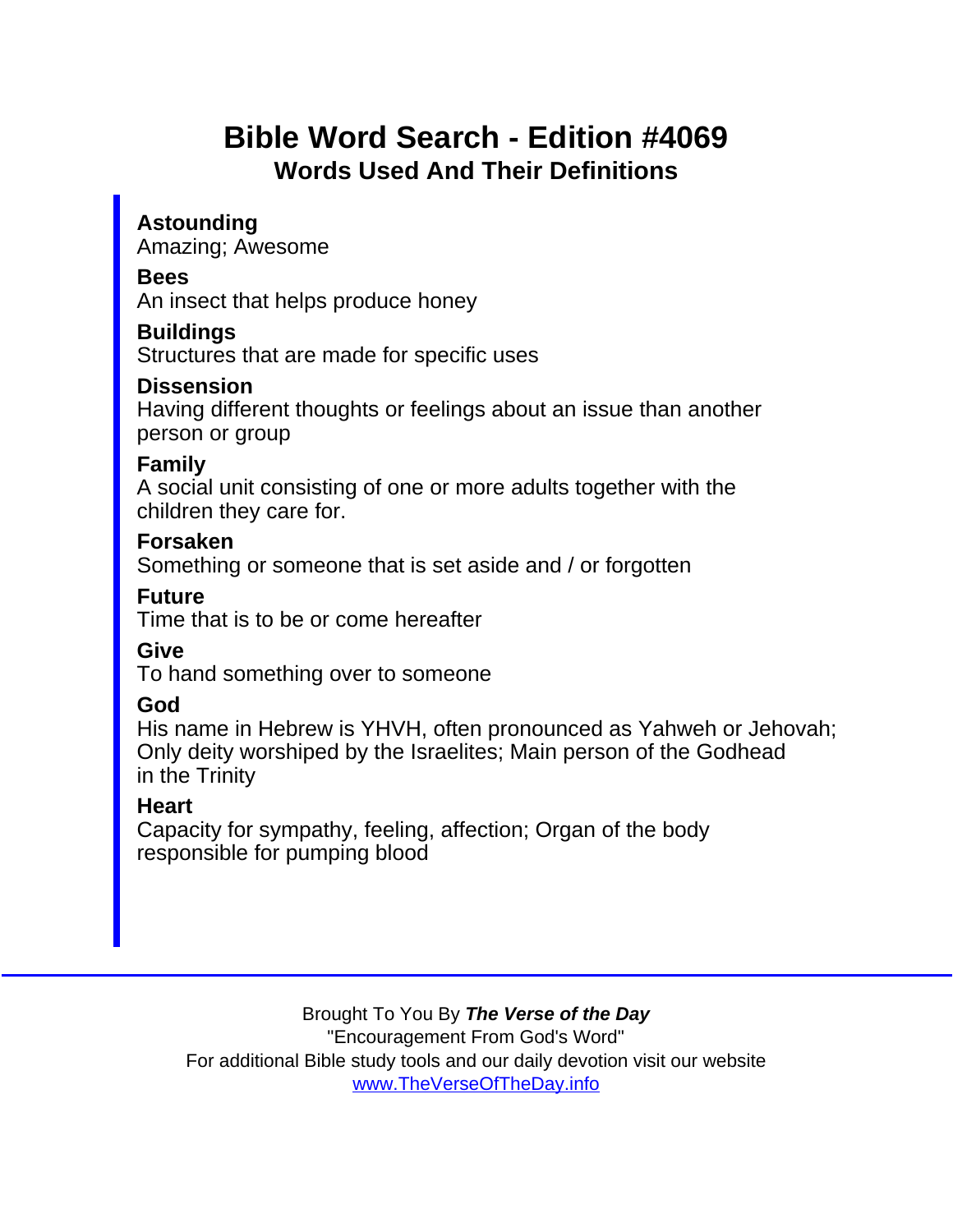# Bible Word Search - Edition #4069 Words Used And Their Definitions - Continued

### Magog

A nation that is mentioned alongside Gog whose exact identity is unknown (See Ezekiel 38:1-39:24)

#### Oppressed

To have abused people with power or authority

#### **Pharisees**

A Jewish sect in Jesus' time who believed to gain acceptance by God was to live separately from the societal norm. Typically a name of one who thinks too highly of oneself.

#### Promise

Binding declaration specifying that someone will do or not do something

### Rainbow

A multi-coloured spectrum resulting from the refraction of light through a prism; a symbol of God's promise not to flood the earth

#### **Satisfaction**

The fulfillment of something that is needed or wanted

#### Shalom

Peace, wholeness, or completeness; Literally means "To destroy the authority that establishes chaos"

### Soul

Often the same as spirit, only of a person; Sometimes defined as mind, will, and emotions, whereas the spirit of a person includes the conscience